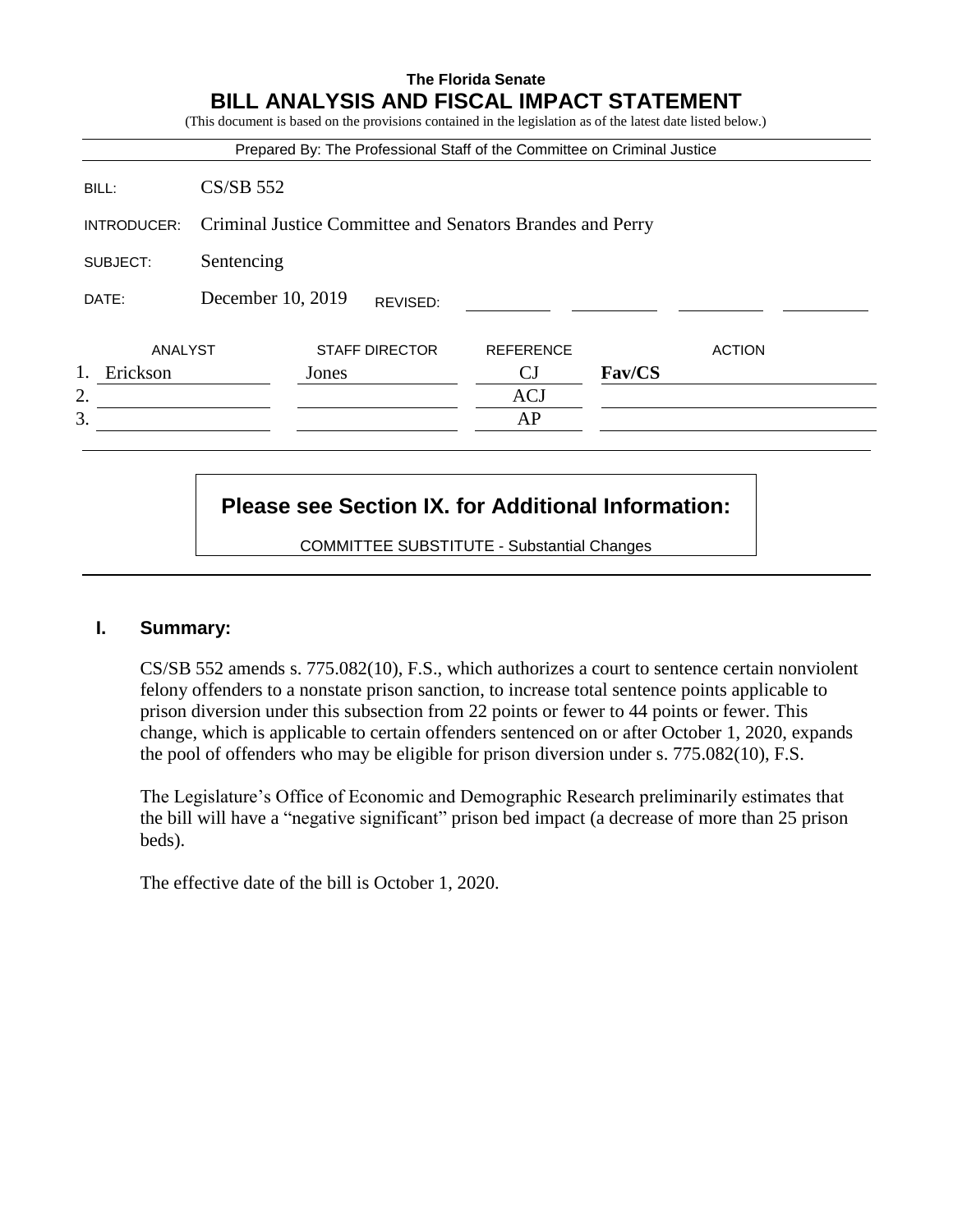#### **II. Present Situation:**

#### **Criminal Punishment Code**

In 1997, the Legislature enacted the Criminal Punishment Code<sup>1</sup> (Code) as "Florida's primary sentencing policy."<sup>2</sup> Noncapital felonies sentenced under the Code receive an offense severity level ranking (Levels 1-10).<sup>3</sup> Points are assigned and accrue based upon the level ranking assigned to the primary offense, additional offenses, and prior offenses.<sup>4</sup> Sentence points escalate as the level escalates. Points may also be added or multiplied for other factors such as victim injury. The lowest permissible sentence is any nonstate prison sanction in which total sentence points equal or are less than 44 points, unless the court determines that a prison sentence is appropriate. If total sentence points exceed 44 points, the lowest permissible sentence in prison months is calculated by subtracting 28 points from the total sentence points and decreasing the remaining total by 25 percent.

Absent mitigation, $5$  the permissible sentencing range under the Code is generally the lowest permissible sentence scored up to and including the maximum penalty provided under s. 775.082, F.S. $<sup>6</sup>$  However, if the offender's offense has a mandatory minimum term that is</sup> greater than the scored lowest permissible sentence, the mandatory minimum term supersedes the lowest permissible sentence scored.<sup>7</sup> Further, some offenders may qualify for prison diversion under various sections of the Florida Statutes.<sup>8</sup>

#### **Prison Diversion (s. 775.082(10), F.S.)**

Section 775.082(10), F.S., provides that, if a defendant is sentenced for an offense committed on or after July 1, 2009, which is a third degree felony but not a forcible felony as defined in s. 776.08, F.S.,<sup>9</sup> and excluding any third degree felony violation under ch. 810, F.S., and if the total sentence points pursuant to s. 921.0024, F.S. (of the Code), are 22 points or fewer, the court must sentence the offender to a nonstate prison sanction.

 $\overline{a}$ 

<sup>1</sup> Sections 921.002-921.0027, F.S. *See* chs. 97-194 and 98-204, L.O.F. The Code is effective for offenses committed on or after October 1, 1998.

<sup>2</sup> *Florida's Criminal Punishment Code: A Comparative Assessment* (September 2018), Florida Department of Corrections, available at [http://www.dc.state.fl.us/pub/scoresheet/cpc\\_code.pdf](http://www.dc.state.fl.us/pub/scoresheet/cpc_code.pdf) (last visited on Nov. 6, 2019).

<sup>&</sup>lt;sup>3</sup> Offenses are either ranked in the offense severity level ranking chart in s. 921.0022, F.S., or are ranked by default based on a ranking assigned to the felony degree of the offense as provided in s. 921.0023, F.S.

<sup>4</sup> Section 921.0024, F.S. Unless otherwise noted, information on the Code is from this source.

 $<sup>5</sup>$  The court may "mitigate" or "depart downward" from the scored lowest permissible sentence if the court finds a mitigating</sup> circumstance. Section 921.0026, F.S., provides a list of mitigating circumstances.

<sup>&</sup>lt;sup>6</sup> If the scored lowest permissible sentence exceeds the maximum penalty in s. 775.082, F.S., the sentence required by the Code must be imposed. If total sentence points are greater than or equal to 363 points, the court may sentence the offender to life imprisonment.

<sup>7</sup> Fla. R. Crim. P. 3.704(d)(26).

<sup>8</sup> *See e.g*., s. 775.082(10), F.S. (prison diversion for an offender whose offense is a nonviolent third degree felony and whose total sentence points are 22 points or fewer); s. 921.00241, F.S. (diversion into a Department of Corrections' prison diversion program for certain nonviolent third degree felony offenders); and s. 948.01, F.S. (diversion into a postadjudicatory treatment-based drug court program for certain nonviolent felony offenders).

<sup>9</sup> Section 776.08, F.S., defines a "forcible felony" as treason; murder; manslaughter; sexual battery; carjacking; homeinvasion robbery; robbery; burglary; arson; kidnapping; aggravated assault; aggravated battery; aggravated stalking; aircraft piracy; unlawful throwing, placing, or discharging of a destructive device or bomb; and any other felony which involves the use or threat of physical force or violence against any individual.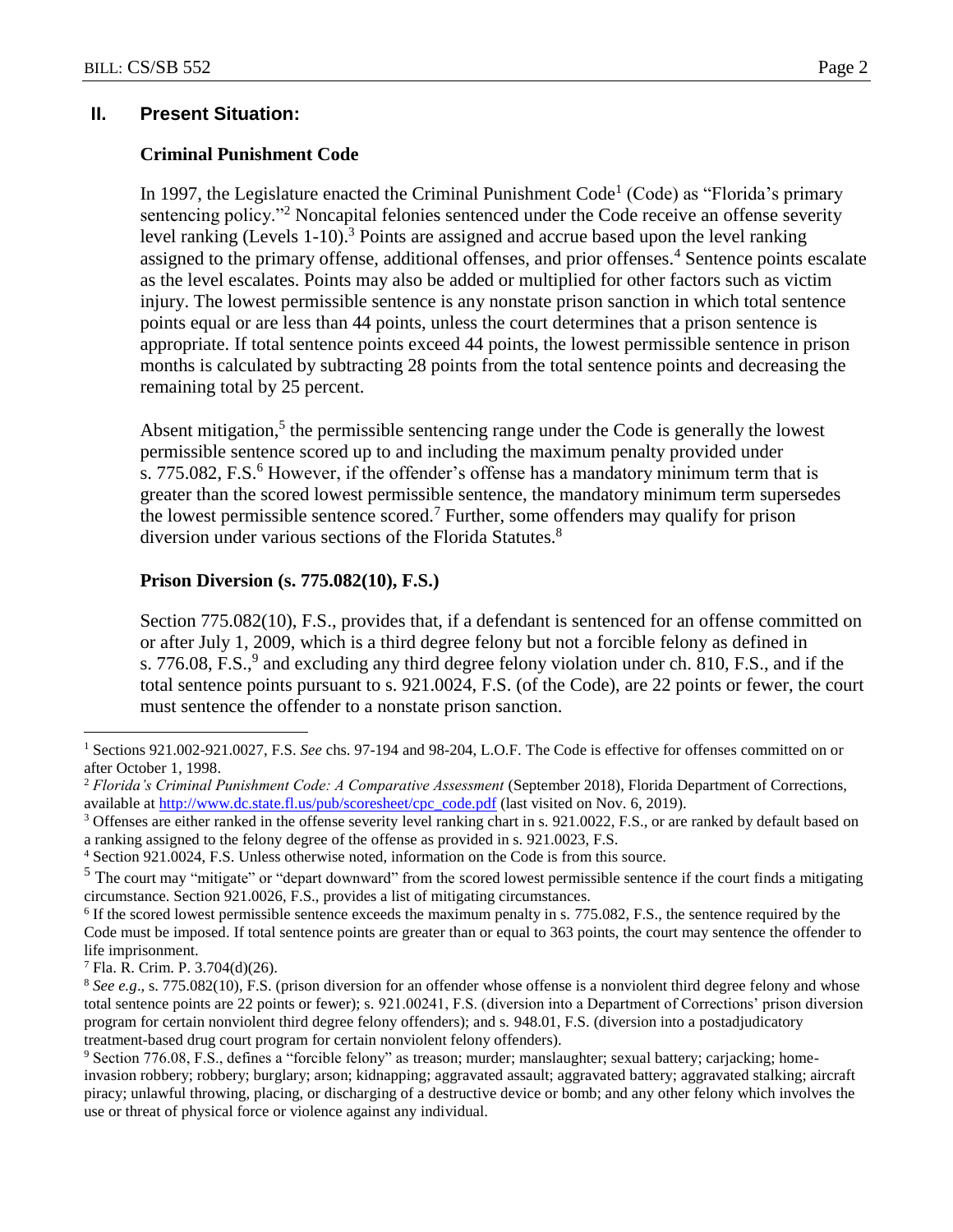This subsection further states that, if the court makes written findings that a nonstate prison sanction could present a danger to the public, the court may sentence the offender to a state correctional facility pursuant to s. 775.082, F.S.

## **III. Effect of Proposed Changes:**

The bill amends s. 775.082(10), F.S., which authorizes a court to sentence certain nonviolent felony offenders to a nonstate prison sanction, to increase total sentence points applicable to prison diversion under this subsection from 22 points or fewer to 44 points or fewer. This change, which is applicable to certain offenders sentenced on or after October 1, 2020, expands the pool of offenders who may be eligible for prison diversion under s.  $775.082(10)$ , F.S.<sup>10</sup>

The effective date of the bill is October 1, 2020.

## **IV. Constitutional Issues:**

A. Municipality/County Mandates Restrictions:

None.

B. Public Records/Open Meetings Issues:

None.

C. Trust Funds Restrictions:

None.

D. State Tax or Fee Increases:

None.

E. Other Constitutional Issues:

None identified.

## **V. Fiscal Impact Statement:**

A. Tax/Fee Issues:

None.

B. Private Sector Impact:

None.

 $\overline{a}$ 

 $10$  In addition to offenders whose offense was committed on or after October 1, 2020, and who are sentenced after that date, the bill should apply to offenders whose offense was committed before October 1, 2020, the effective date of the bill, provided sentence is imposed on or after October 1, 2020.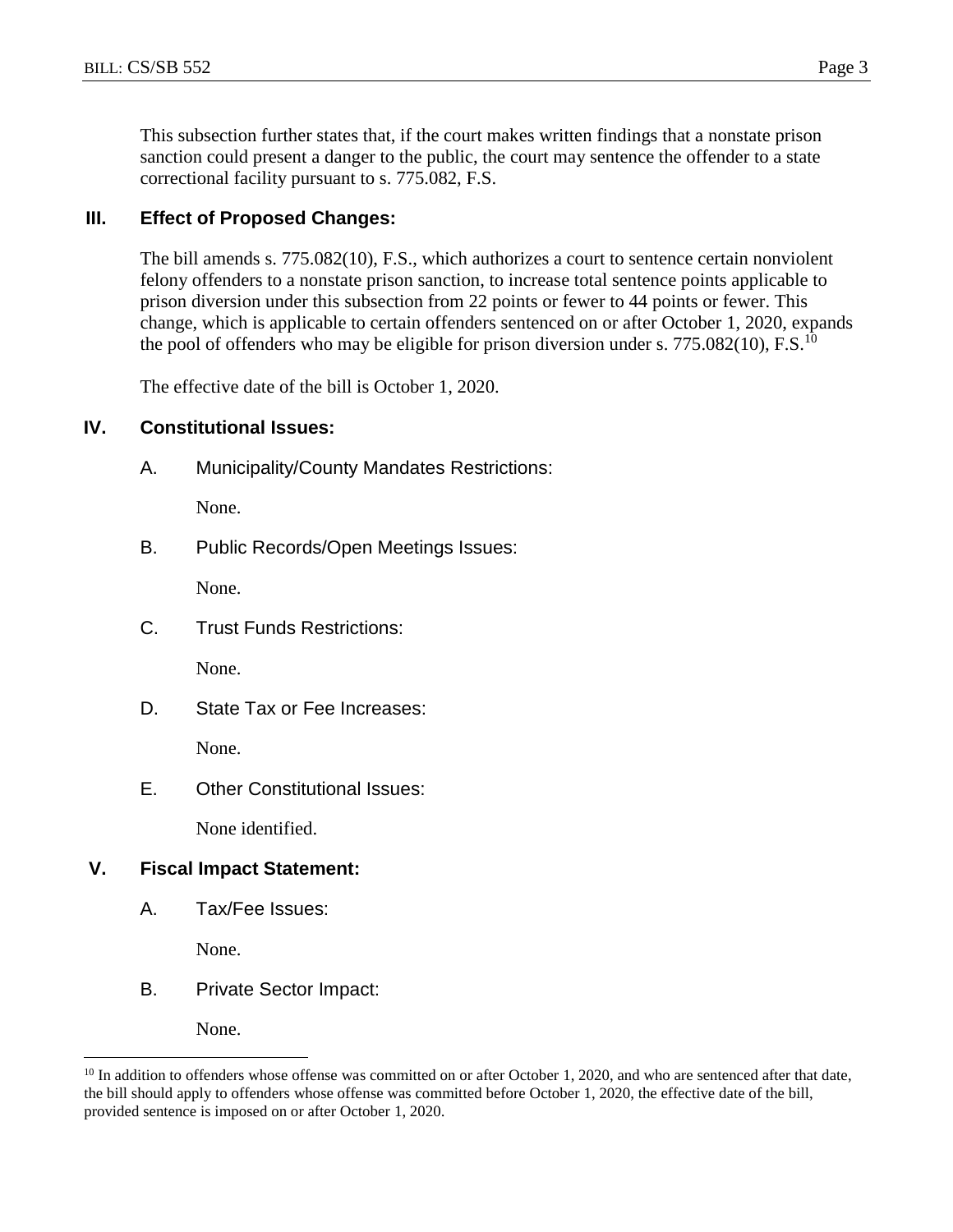## C. Government Sector Impact:

The Criminal Justice Impact Conference, which provides the final, official estimate of the prison bed impact, if any, of legislation has not yet reviewed the bill. The Legislature's Office of Economic and Demographic Research (EDR) preliminarily estimates that the bill will have a "negative significant" prison bed impact (a decrease of more than 25 prison beds). The EDR provided the following information relevant to its estimate:

Per DOC, in FY 17-18, 3,788 admissions fell between the 22 and 44 points thresholds where a third degree violation was committed that was not a forcible felony (excluding Chapter 810), with incarceration rates for this group at 10.1% in FY 17-18. It should be noted that while prison sentences dropped for those below 22 points following prior legislation requiring a nonstate prison sanction, from a high of 6.4% in FY 10-11 (offense prior to passage of 22-point diversion) to 1.3% in FY 17-18 (offense after passage of 22-point diversion), it does not mean that the same declines will occur for this new cohort.

Without knowing decision making of the jury and the court moving forward, the prison bed impact cannot be quantified. However, given the large numbers of offenders admitted to prison between 22 and 44 points, even a small decrease in prison sentences would have a significant impact on admissions and the resulting prison population. $^{11}$ 

#### **VI. Technical Deficiencies:**

None.

#### **VII. Related Issues:**

None.

 $\overline{a}$ 

## **VIII. Statutes Affected:**

This bill substantially amends section 775.082 of the Florida Statutes.

<sup>&</sup>lt;sup>11</sup> The EDR's preliminary estimate is on file with the Senate Committee on Criminal Justice.